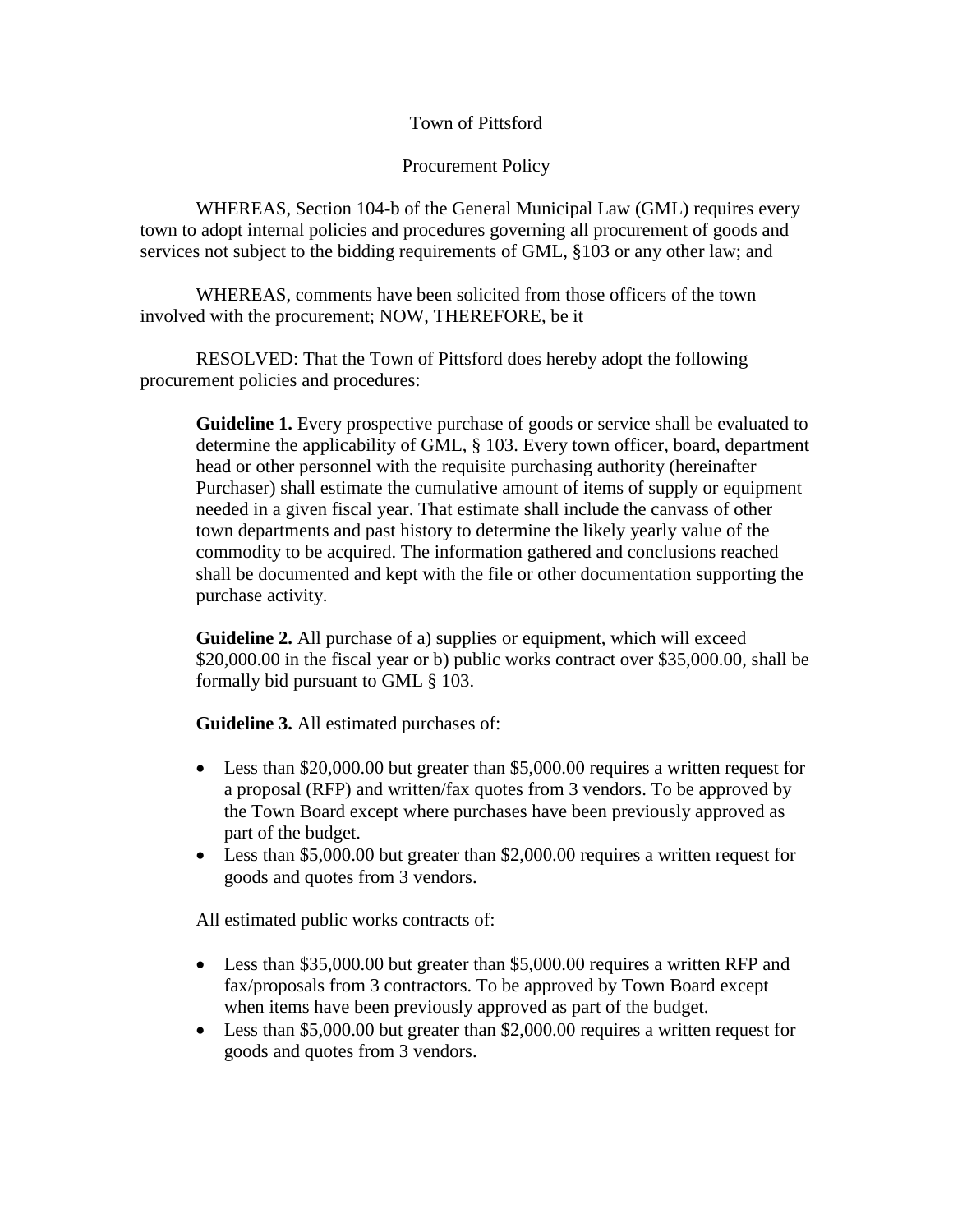Any written RFP shall describe the desired goods, quantity and the particulars of delivery. The Purchaser shall compile a list of all vendors from whom written/fax/oral quotes have been requested and the written/fax/oral quotes offered.

All information gathered in complying with the procedures of this Guideline shall be preserved and filed with the documentation supporting the subsequent purchase or public works contract.

**Guideline 4.** The lowest responsible proposal or quote shall be awarded the purchase or public works contract unless the Purchaser prepares a written justification providing reasons why it is in the best interest of the town and its taxpayers to make an award to the other than the low bidder. If a bidder is not deemed responsible, facts supporting that judgement shall also be documented and filed with the record supporting the procurement.

**Guideline 5.** A good faith effort shall be made to obtain the required number of proposals or quotations. If the Purchaser is unable to obtain the required number of proposals or quotations, the Purchaser shall document the attempt made at obtaining the proposals. In no event shall the inability to obtain the proposals or quotes be a bar to procurement.

**Guideline 6.** Except when directed by the Town Board, no solicitation of written proposals or quotations shall be required under the following circumstances:

- a) Acquisition of professional services;
- b) Emergencies;
- c) Sole source situations;
- d) Goods purchased from agencies for the blind or severely handicapped;
- e) Goods purchased from correctional facilities;
- f) Goods purchased from another governmental agency;
- g) Goods purchased at auction;
- h) Goods purchased for less than \$2,000.00;
- i) Public works contracts for less than \$2,000.00.

**Guideline 7.**The Town Board recognizes that the use of a credit card is necessary for the purchase of goods from vendors with whom the Town of Pittsford does not have accounts, on C.O.D. items, on-line purchases or travel expenses. The Town of Pittsford will have two separate major credit card accounts. These cards will be in the possession of the Director of Finance and the Information Services Manager.

The Town Board also recognizes that certain vendors require "store credit" accounts. These store cards are the responsibility of the Department Head for the department to which the cards were issued.